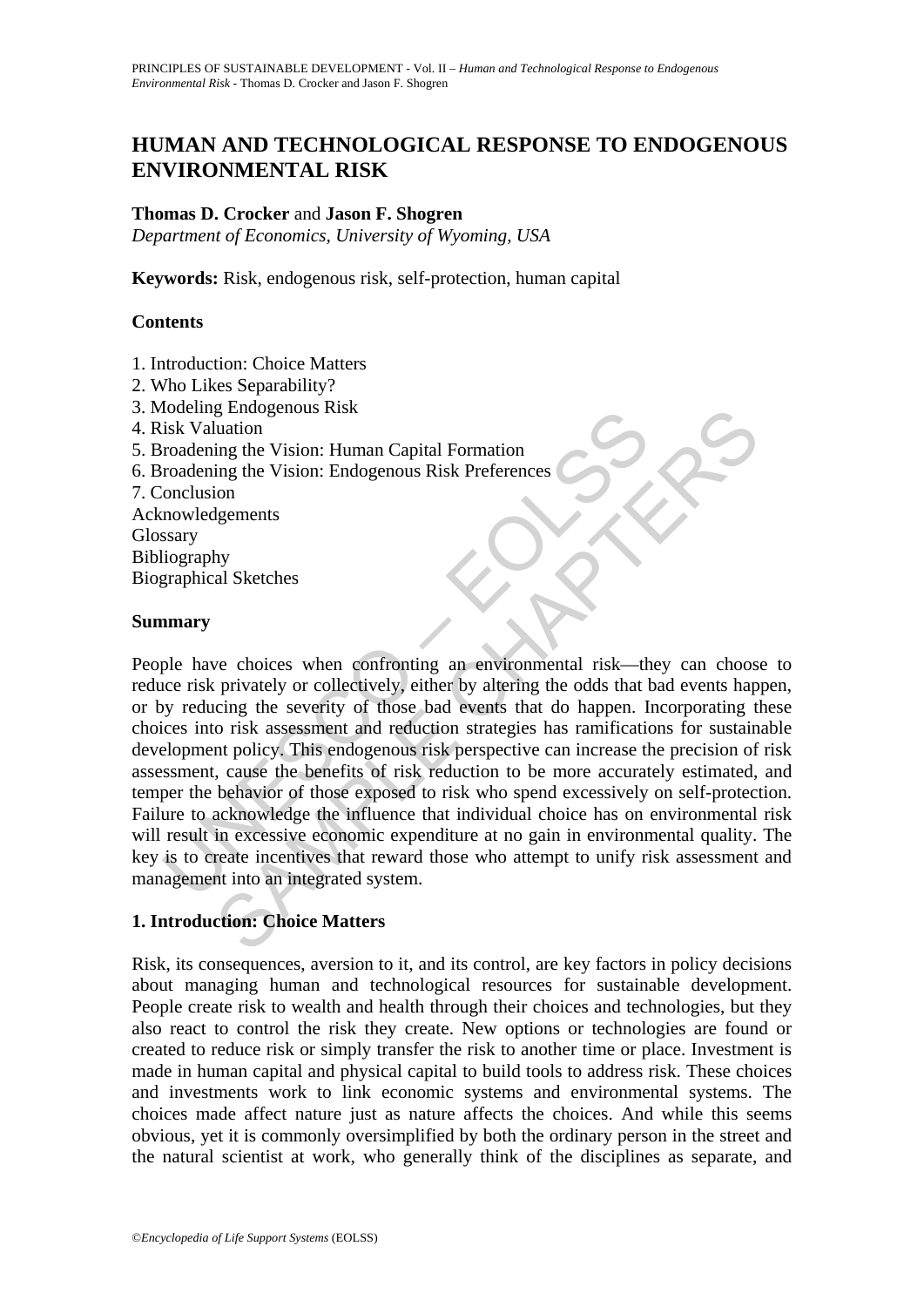assume that combining economics with natural science would not alter the core of either.

Current environmental policy makes that same separability assumption. In keeping with this, the sanctified risk assessment-risk management bifurcation has profoundly affected how natural scientists describe environmental hazard risk, and how economists, among others, evaluate environmental policy. Economists have facilitated this view by accepting that it is the job of natural science to assess risks and of economists to step in afterwards and manage them. This split has led to another assumption: that risks to environmental and natural resources are exogenous, in other words, outside of any person's control.

But it is argued in this article that this view is misguided. All economic choices undeniably occur in specific environments and have consequences for nature; nature does not happen in lonely isolation. Relative prices and relative wealth in a region, therefore, need to be included in any explanation of how nature works. Attempts by natural scientists to keep nature and economics separate perpetuate an omitted variable bias in their conclusions: a key link is missing, and the completeness of their science is compromised. This is like a baker leaving the eggs out of a cake. Although a cake of sorts may nevertheless be produced, that cake could be much better.

eniably occur in specific environments and have consequences<br>s not happen in lonely isolation. Relative prices and relative w<br>efore, need to be included in any explanation of how nature w<br>in their conclusions: a key link i occur in specific environments and have consequences for nature; nappen in lonely isolation. Relative prices and relative wealth in a regueed to be included in any explanation of how nature works. Attemptitis to keep natur The simplest answer to the question, "Why should human resources and technology choices driven by economic circumstances matter to a natural scientist interested in sustainable development?" is that people like nature. Because they like it, they make adjustments in their behavior that affect the way it works. Nature is akin to a factory that makes services people enjoy. Its ability to produce those services depends on the relative wealth of people around it. Here is a model of choice under scarcity, which is the very heart of the science of economics. Nature is a perfect example of a scarce audience which both affects and is affected by the human drama.

The commonly accepted world-view says that humans are a blight on nature, but that simple statement does not address the fact that humans recognize themselves as such and attempt corrective measures. They create a series of adaptive and mitigative actions and reactions, and a feedback loop to nature is born. Intuition and everyday evidence show indisputably that human activity helps to determine natural events.

Risks to well-being from climate change and from a species losses currently dominate discussions of sustainable development. They are not exempted from this principle. Conservation biologists, for example, usually maintain that establishing the threshold of species endangerment is strictly a biological question. They say that it is determined by the present sizes, trends, and distributions of populations, and by their likely interactions with the random forces of nature. These events are said not to affect the productivity of human reactions to these risks. But this perspective is too narrow. Species survival also depends on economic parameters, such as the relative prices of sites and site users and community wealth: the rich have more resources to set aside quality habitat. Assessing the risk to species and determining the probability of survival are economic as well as biological problems. Hence, risk is endogenous: subject to determination from within the system.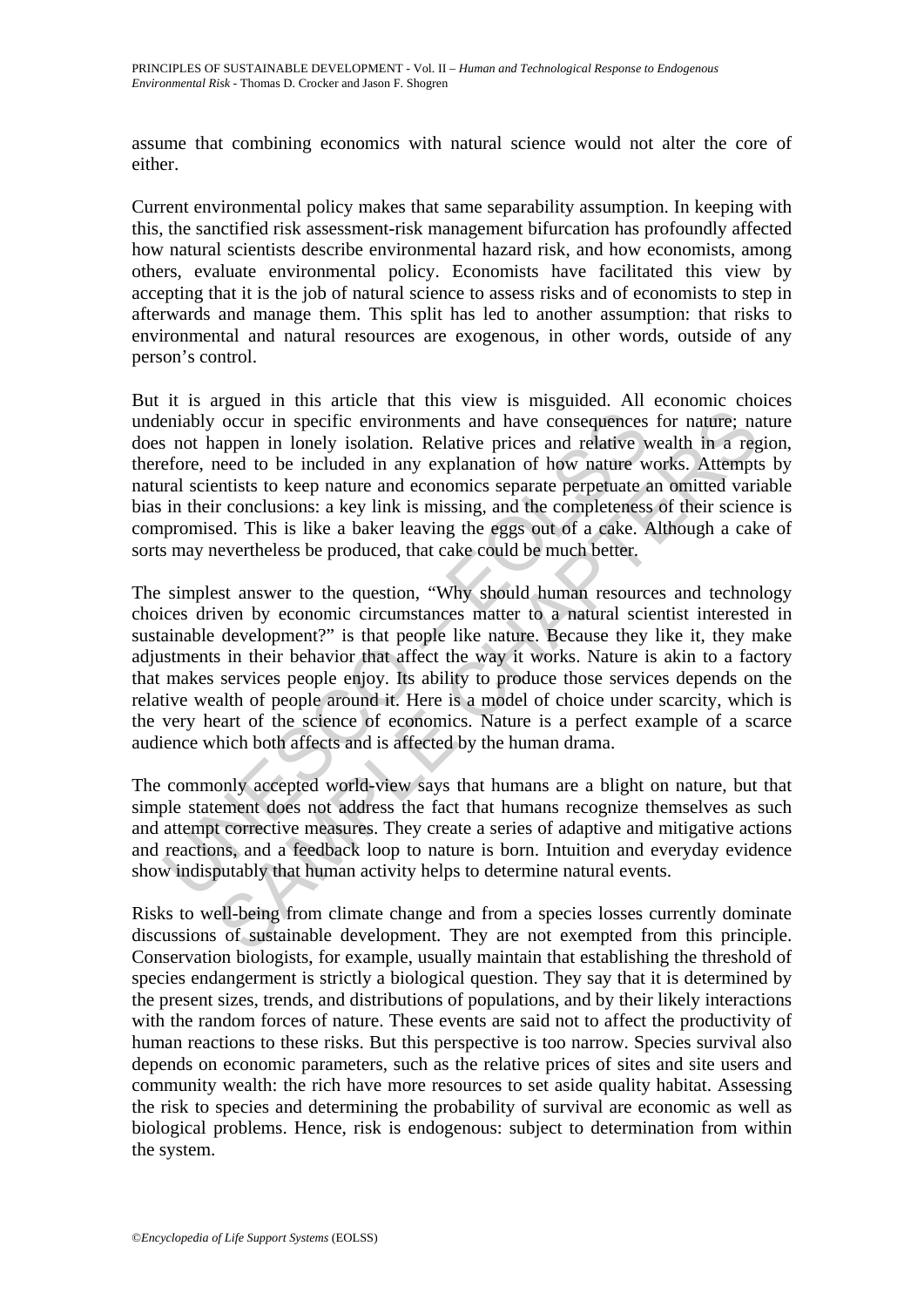The endogenous risk perspective is thus properly skeptical about the popular risk assessment-management bifurcation. The perfectly reasonable principle that nature could exist autonomously need not mean that it does exist autonomously. The separability which the bifurcation implies ought to be systematically demonstrated rather than routinely invoked. In the absence of unequivocal evidence that separability applies, proper risk assessment incorporates parameters from both the environmental and economic systems—humans affect nature, nature affects humans. This theory is positive, not normative. The choices to invest in human or technological resources therefore have a role in both the science and the management of sustainability.

# **2. Who Likes Separability?**

There is, nevertheless, a practical contribution of the separability assumption to the assessment of environmental problems which has helped to sustain it. Three evaluation criteria for this contribution are described here—a list which is neither exhaustive nor mutually exclusive: tractability, specificity and relevancy.

ssment of environmental problems which has helped to sustain in<br>ria for this contribution are described here—a list which is neit<br>ually exclusive: tractability, specificity and relevancy.<br>Unding economic variables undoubte of environmental problems which has helped to sustain it. Three evaluatis contribution are described here—a list which is neither exhaustive cclusive: tractability, specificity and relevancy.<br>
economic variables undoubtedl Excluding economic variables undoubtedly makes life easier for the natural scientist interested in sustainable development—the scientist is not then required to leave the boundaries of natural science. But this exclusion requires that the scientist looks only at a piece of the picture. The typical cause and effect, or dose-response model, used in natural sciences provides predictions that are independent of possible choices of the subject; the model says everyone is likely to have the same risk. In so doing, it describes just part of the dose that affects the response. The ability to ex post adapt to conditions or to ex ante mitigate them is ignored, even though this ability can affect actual outcomes profoundly. For example, a person potentially exposed to toxic fumes may choose to buy a gas mask—if it is affordable—and thereby reduce mitigate personal risk. If that person can afford a better mask than the neighbor, the risk reduction is relatively more. Such examples of mitigation abound. People move or reduce physical activity when air pollution becomes intolerable. They buy bottled water if they suspect that alternative supplies are polluted; they apply sunscreen to protect their skin from UV radiation. Each choice alters the risk environmental hazards pose to a person's health and welfare. How people invest resources to increase the odds that good things happen depends on both their attitudes towards risk and the technology available to them to reduce risk. Yet separability presumes that the researcher knows what evidence any decision agent used.

If more tractability were the only goal, the separability restriction has clearly been successful historically. But the cost is that the restriction may be too thin to organize the wide range of behaviors in the face of risks from environmental hazards that is often witnessed. For instance, while implicitly invoking the separability restriction, researchers often regard the increasing marginal benefits of risk reduction that they observe as being a lapse from rational behavior. But without that restriction, it is possible to show that endogenous risk is fully consistent with increasing—as well as decreasing—marginal benefits to environmental hazard risk reduction. If a general theory explains purported anomalies, and if the anomalies appear only when the general theory is burdened with particular additional restrictions, the seeming anomalies must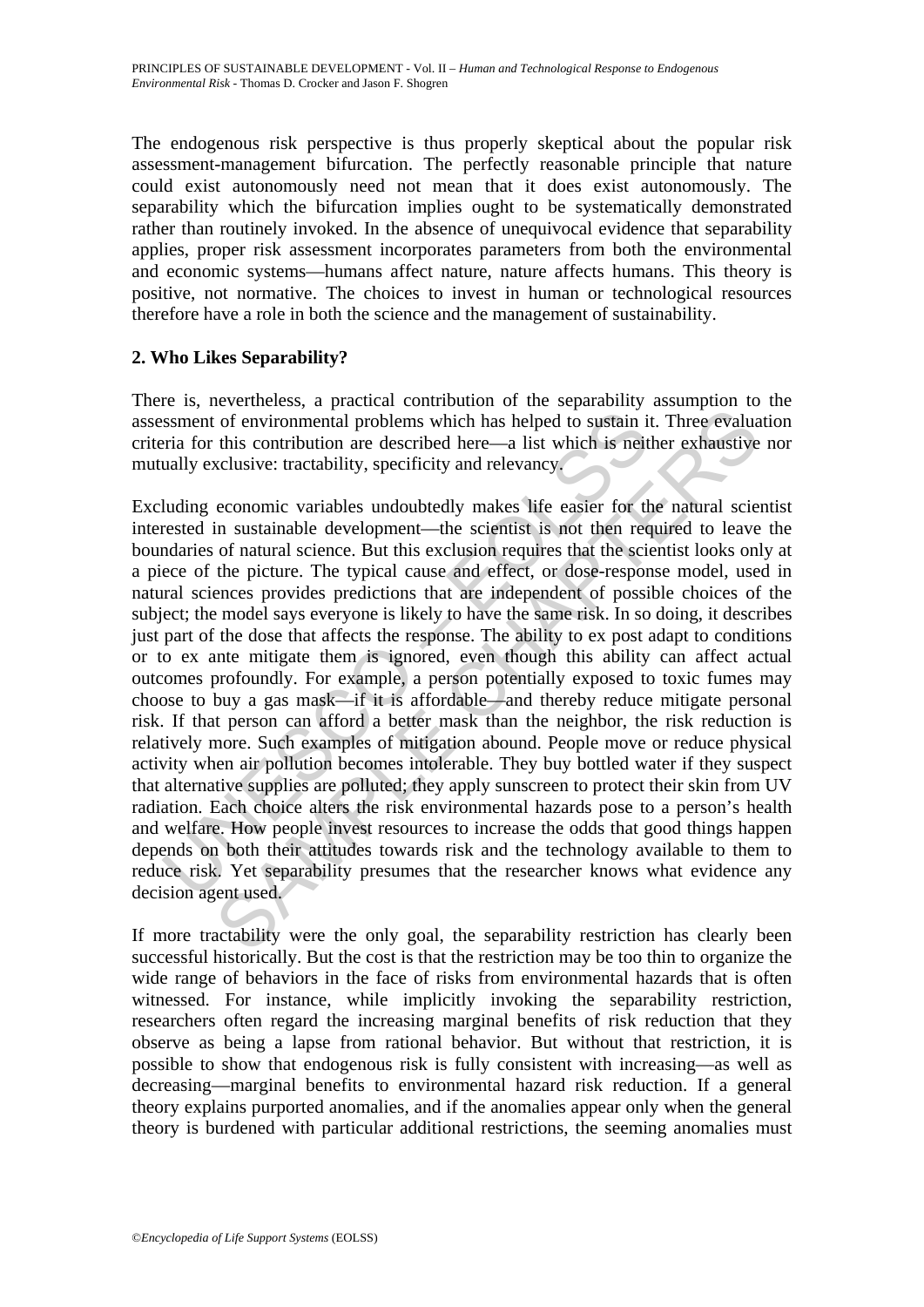be due to the restrictions rather than the general theory—a classic case of the tail wagging the dog.

Of course, grasping the structure of cause and effect, including the relative primacy of multiple causes, is the goal of all scientific inquiry. Those who can get a handle on complex issues and find solutions are rewarded. Specificity is sought. But if economic factors are eliminated to achieve those sharp results, the good has been thrown out with the bad.

Specificity can be attained either by repeated empirical observations under controlled conditions or by axiomatic methods. Economists use such axioms to move from the soft idea of preferences to the precise notion of a utility function: the utility maximization paradigm singularly dominates economic analysis. But in the application of the biological sciences to environmental phenomena, no single paradigm exists. The objective selected for the same biological system, for the same problem, will differ from one biological expert to another. Even within their discipline, reputable ecologists explicitly state that ecology lacks broad generalizations useful for making environmental management decisions at the site-specific or field level.

ogical sciences to environmental phenomena, no single paractive selected for the same biological system, for the same proble biological expert to another. Even within their discipline, relicitly state that ecology lacks br sciences to environmental phenomena, no single paradigm exists.<br>sciences to environmental phenomena, no single paradigm exists.<br>elected for the same biological system, for the same problem, will differ the<br>state that ecolo The separability assumption has another problematic consequence in environmental research when the connections between cause and effect are complex. If the connections are simple, or if the transaction costs of science are trivial, the separability assumption is probably moot, since hazard risk is then exogenous. But the complexity of connections between cause and effect causes errors in scientific assessment, and there are conflicts over proper scientific tests and protocols in which the economist can get tangled up—if operating under the separability restriction, which requires the true cause be identified. Confronting the real complexity, and assuming nonseparability, removes the economist from those conflicts by at least one step, so that it is then not necessary to settle on a particular scientific parable, but it will be possible to get around in the world.

Whatever arguments can be made for separability in terms of specificity and tractability, the real cost of the assumption comes in terms of relevance: that is, the relevant applications of economics to environmental problems. By allowing the separability restriction, economists are voluntarily relegating their expertise to a passive role that is subordinate to that of natural scientists in environmental research and policy deliberations. Natural scientists have no incentive to account for the impact of human behavioral responses to risk on natural phenomena if economists allow them to follow the separability assumption to the conclusion that risk must be exogenous.

Noneconomists can interpret separability as saying that nature sets the pace and that people react and respond, but do not alter its everyday workings. This perspective places economics on the sidelines during the creation of environmental policy. Rather than opting for great tractability and the appearance (if not the reality) of specificity, economists will have more opportunities to participate in environmental research and policy if they make the least arbitrary and most coherent set of modeling choices. With but few rather exceptional cases, assuming nonseparability represents this set for endogenous risk and the natural environment. The approach may make economists more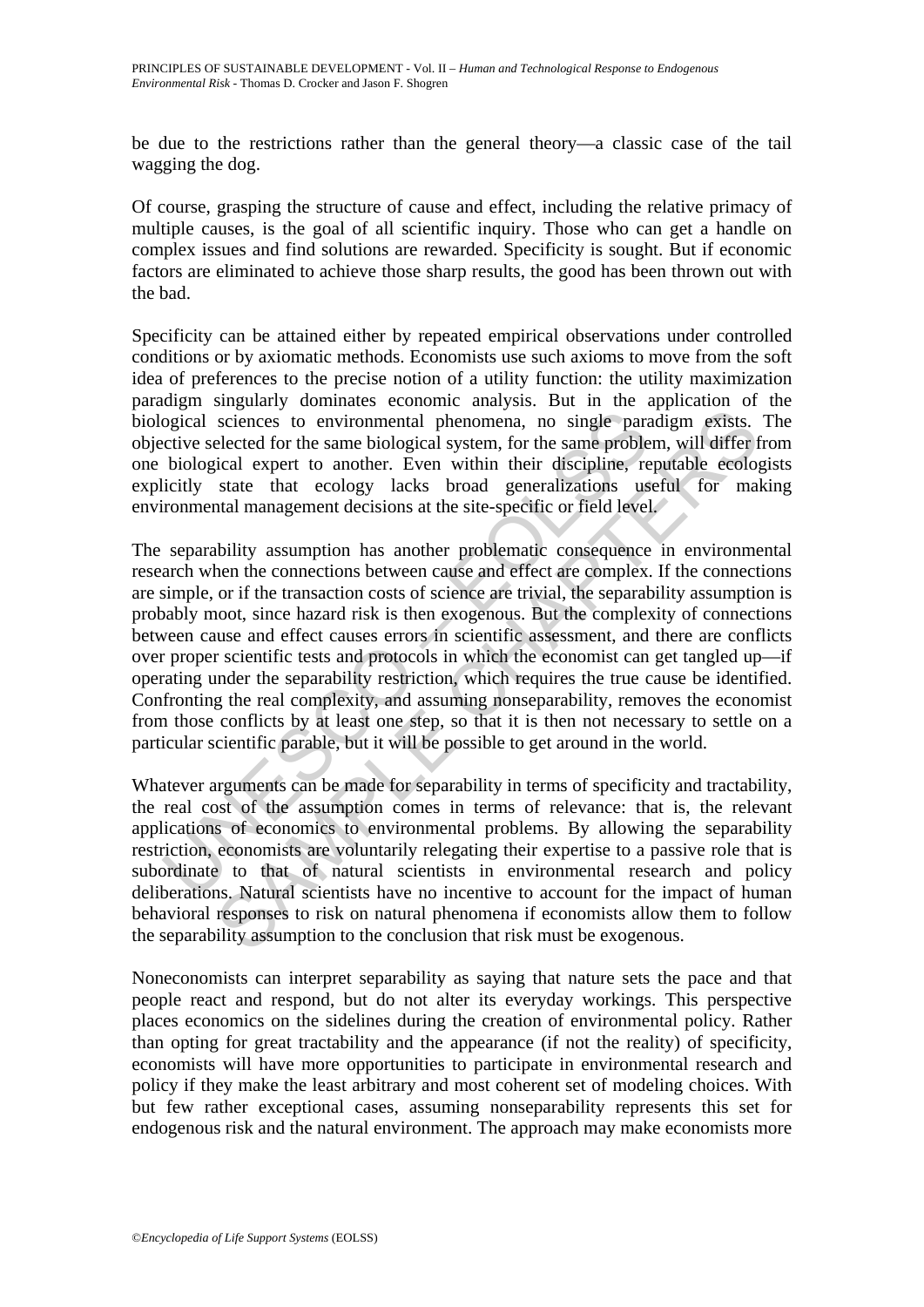like the aforementioned ecologists who lack broad generalizations, but they will be less arbitrary and will remain coherent.

Some observers have contended that economics is irrelevant to environmental knowledge because it has avoiding the complexities of sciences such as psychology and biology. With all due respect, this argument has it backwards. The reality is that economists have hobbled themselves by not convincing those foundation sciences to connect mind to matter by including economic parameters in their core frameworks. Economists have a responsibility to correct this omission by asking that separability be justified whenever invoked. Otherwise, they are complicit in their own marginalization, appearing to confirm the predisposition of non-economists to treat natural systems and economic systems as independent.

Why should natural sciences go through all the trouble to explicitly incorporate this link? The estimated value of collective environmental protection is too low otherwise, and benefit estimates in cost-benefit analysis are biased downward. Consider, for instance, sexual behavior and the risk of AIDS. Standard epidemiological practices treat an individual's decisions concerning frequency of contact and number of partners to be independent of the prevalence of the disease.

y should natural sciences go through all the trouble to explicit<br>? The estimated value of collective environmental protection is<br>benefit estimates in cost-benefit analysis are biased downwis<br>ance, sexual behavior and the r ld natural sciences go through all the trouble to explicitly incorporate estimated value of collective environmental protection is too low of<br>herver straintes in cost-benefit analysis are biased downward. Consider,<br>testima However, if one assumes that individuals chooses their own risks based on the odds faced and what they can do to reduce these odds, economic circumstances can identified under which these private actions will actually affect the spread of AIDS in the population. In another example the gains from reducing the risk of lead poisoning in US children doubles when the parents' decisions to reduce exposures and body burdens are accounted for. Finally, analyses of environmental health also require a more sophisticated treatment of economic influences. A good example is the nine-fold increase in calculated benefits of a well-functioning wetland acre (average) following from the inclusion of the behavioral interactions of economies and ecosystems.

Thus the separability of natural events and human adaptation is not just one more in a long line of trade-offs between tractability and completeness; the separability question runs deeper. Its invocation removes economists' obligation—and opportunity—to help to define the environmental thresholds of human and ecosystem health that underpin policy. Separability threatens to reduce the relevance of economists, and ensures that they have no seat at the table where most environmental research is designed. Economists will be provided a secure seat only when the prevalence of endogenous risk in environmental problems is widely granted.

- -
- -
- -

TO ACCESS ALL THE **15 PAGES** OF THIS CHAPTER, Visit[: http://www.eolss.net/Eolss-sampleAllChapter.aspx](https://www.eolss.net/ebooklib/sc_cart.aspx?File=E1-46A-04-02)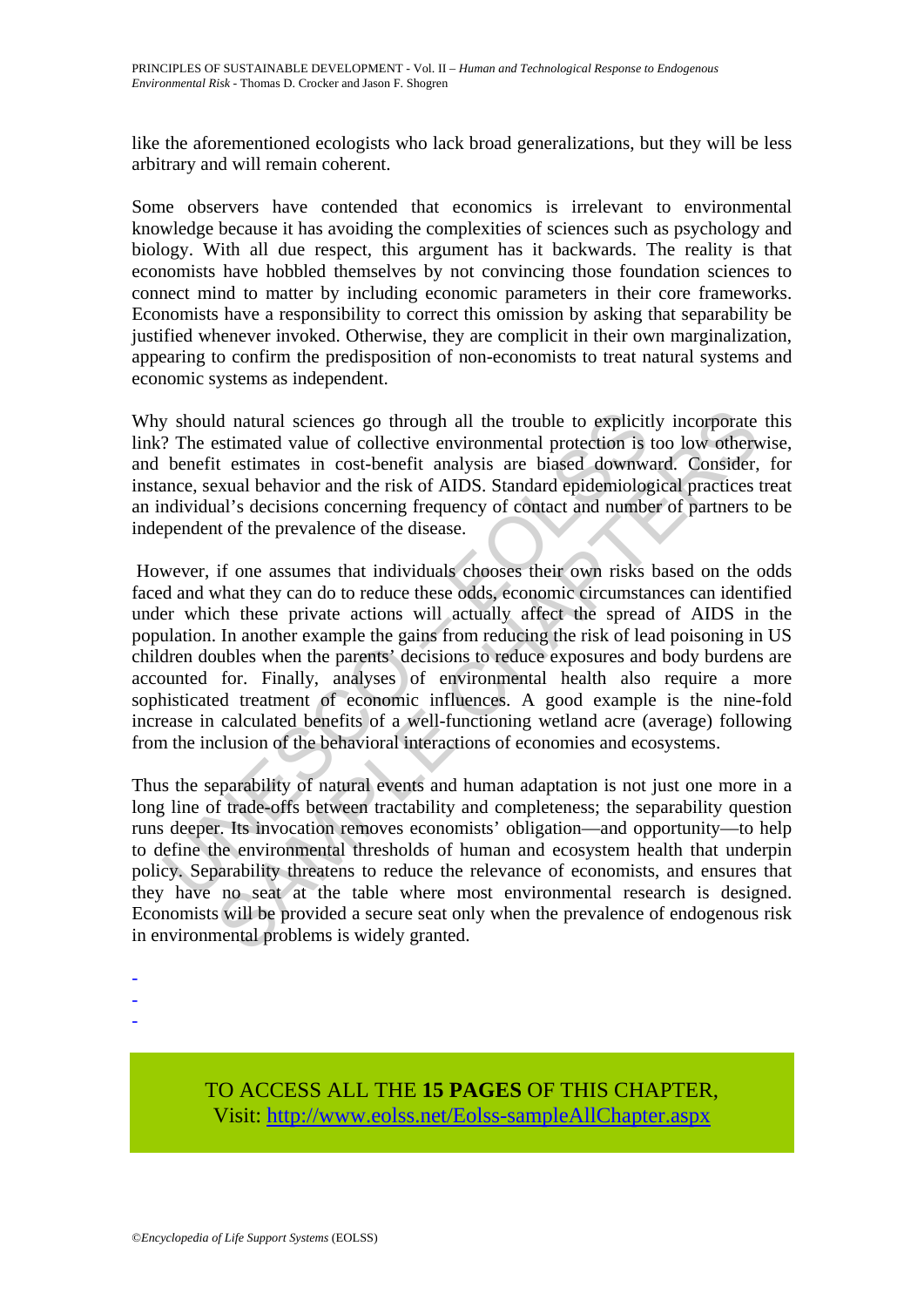### **Bibliography**

Arrow K. (1963). Uncertainty and the welfare economics of medical care. *American Economic Review* **53**, 941–969. [A classic discussion of how asymmetric information, i.e., moral hazard, can affect policy.]

Breyers S. (1993). *Breaking the Vicious Circle: Toward Effective Risk Regulation*. Cambridge: Harvard University Press. [An overview and proposal for more effective regulation of risk.]

Cook P. and Graham D. (1977). The demand for insurance and protection: the care of irreplaceable commodities. *Quarterly Journal of Economics* **91**, 143–156. [An examination of self-protection within a state-dependent expected utility model.]

Crocker T. and Shogren J. (1999). Endogenous environmental risk. *Handbook of Environmental and Resources Economics*, ed. J. van den Bergh. Cheltenham, UK: Edward Elgar Publishers. [An overview of choice under uncertainty when people can self-protect and self-insure.]

Crocker T. and Shogren J. (2000) Ecosystems as lotteries. *Frontiers in Environmental Economics*, eds. H. Folmer, S. Gerking, and A. Rose. Cheltenham, UK: Edward Elgar Publishers. [A model of the ecosystem as natural insurance and self-insurance decisions.]

Drèze J. (1987). *Essays on Economic Decisions under Uncertainty*. Cambridge, UK: Cambridge University Press. [A collection of essays on decision-making under risk.]

Ehrlich I. and Becker G. (1972). Market insurance, self-insurance, and self-protection*. Journal of Political Economy* **80**, 623–648. [An examination of private and market risk reduction mechanisms.]

Finetti B. de (1974). *Theory of Probability*. New York: Wiley and Sons. [A seminal work on choice under risk.]

Hirshleifer J. (1970). *Investment, Interest, and Capital*. Englewood Cliffs, New Jersey: Prentice-Hall, Inc. [An overview on decision making under risk and uncertainty.]

ener, S. Gerking, and A. Rose. Cheltenham, UK: Edward Elgar Publishers. [A ntural insurance and self-insurance decisions.]<br>
Let U. (1987). *Essays on Economic Decisions under Uncertainty*. Cambri<br>
ersity Press. [A collecti Entrained States and Consumer Consumer Consumer Consumer Consumer Consumer Consumer Consumer Consumer Chapter Terms and All Rose. Chellenham, UK: Edward Elgar Publishers: [A model of the ecosynamic Decisions]<br>
SPST). Essay Kane S. and Shogren J. (2000). Linking adaptation and mitigation in climate change policy. *Climatic Change* **45**(1), 75–102. [A review of how adaptation and mitigation act as substitutes and complements in climate change policy.]

Laffont J. (1980). *Essays in the Economics of Uncertainty*. Cambridge, Massachusetts: Harvard University Press. [A theoretical exploration of self-protection and risk in a general equilibrium setting.]

Lowrance W. (1980). *The Nature of Risk. Societal Risk Assessment. How Safe is Safe Enough?* eds. R. Schwing and W. Albers. New York: Plenum Press. [A discussion of risk policy.]

Marshall J. (1976). Moral hazard. *American Economic Review* **66**, 880–890. [A model of the strict requirements that must exist to assume financial risk is beyond human control.]

Neumann J. von and Morgenstern O. (1944). *Theory of Games and Economic Behavior*. Princeton, New Jersey: Princeton University Press. [A classic work that lays the foundation for modern theory of expected utility.]

Ruckelshaus W. (1984). Risk in a free society. *Risk Analysis* **4**, 157–162. [An excellent discussion on why risk management matters by the first administrator of the US Environmental Protection Agency.]

Savage L. (1954). *The Foundation of Statistics*. New York: Wiley and Sons. [The classic work on subjective expected utility.]

Shogren J. and Crocker T. (1991). Risk, self-protection, and ex ante economic value. *Journal of Environmental and Economic Management* **20**, 1–15. [The implications of how a collective reduction in environmental risk is valued given private self-protection.]

Shogren J. and Crocker T. (1999). Risk and its consequences. *Journal of Environmental and Economic Management* **37**, 44–51. [An examination on the consequences of separating economics from biology in environmental policy.]

Smith V. K. and Desvousges W. (1987). An empirical analysis of the economic value of risk change. *Journal of Political Economy* **95**, 89–115. [An exploration of how people value reductions in risk using the contingent valuation method.]